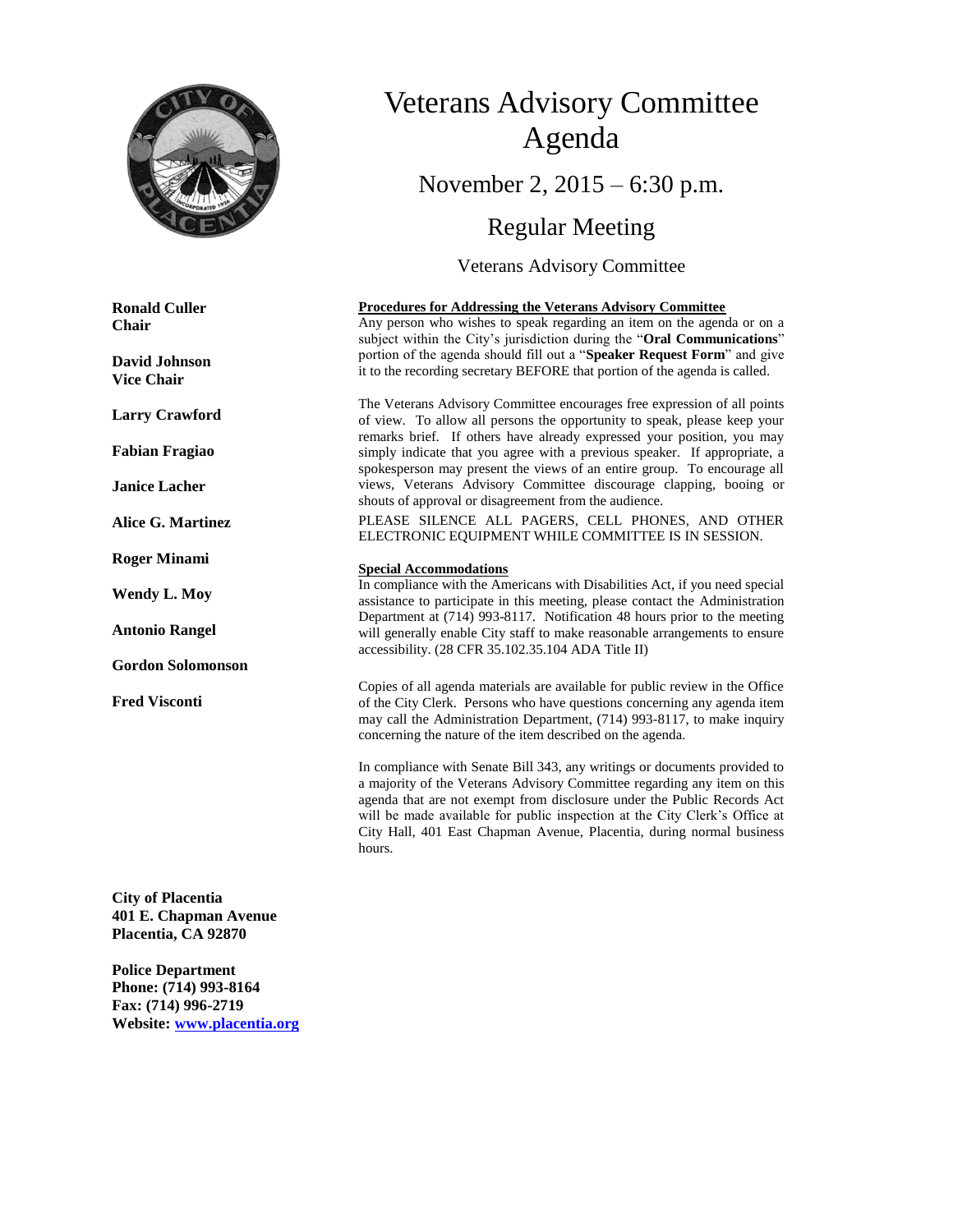#### **REGULAR MEETING**

November 2, 2015

6:30 p.m. – Placentia City Hall

### **MEETING CALLED TO ORDER**

#### **ROLL CALL**: Chair / Ronald Culler Vice Chair / David Johnson Larry Crawford Fabian Fragiao Janice Lacher Alice G. Martinez Roger Minami Wendy L. Moy Antonio Rangel Gordon Solomonson Fred Visconti

#### **PLEDGE OF ALLEGIANCE**

#### **ORAL COMMUNICATIONS**

At this time the public is invited to address the Veterans Advisory Committee concerning any agenda item, which is not a public hearing item or other items under the jurisdiction of the Veterans Advisory Committee.

#### **COMMITTEE COMMENTS AND REPORTS**

The purpose of these reports is to provide information on projects and programs that are discussed at sub-committee meetings. No decisions are to be made on these issues. If a Committee member would like formal action on any of the discussed items, it will be placed on a future Committee Agenda.

#### **VETERANS ADVISORY COMMITTEE AGENDA**

1. Minutes

a. Regular Meeting – October 5, 2015 Recommended Action: Approve

- 2. Legislative Updates of Veterans Programs and Services Committee members will share updates of any federal, state, or local law or program changes that affect services to veterans.
- 3. 2015 Veterans Day Observance Ceremony Committee to discuss the planning process for the 2015 Veterans Day Ceremony on Wednesday, November 11, 2015. This includes potential guest speakers, student speaker, posting of the colors, invocation, National Anthem singer, and chorus.
- 4. Review 2015 Veterans Monument Names Committee to review applications submitted to the 2015 Veterans Monument.